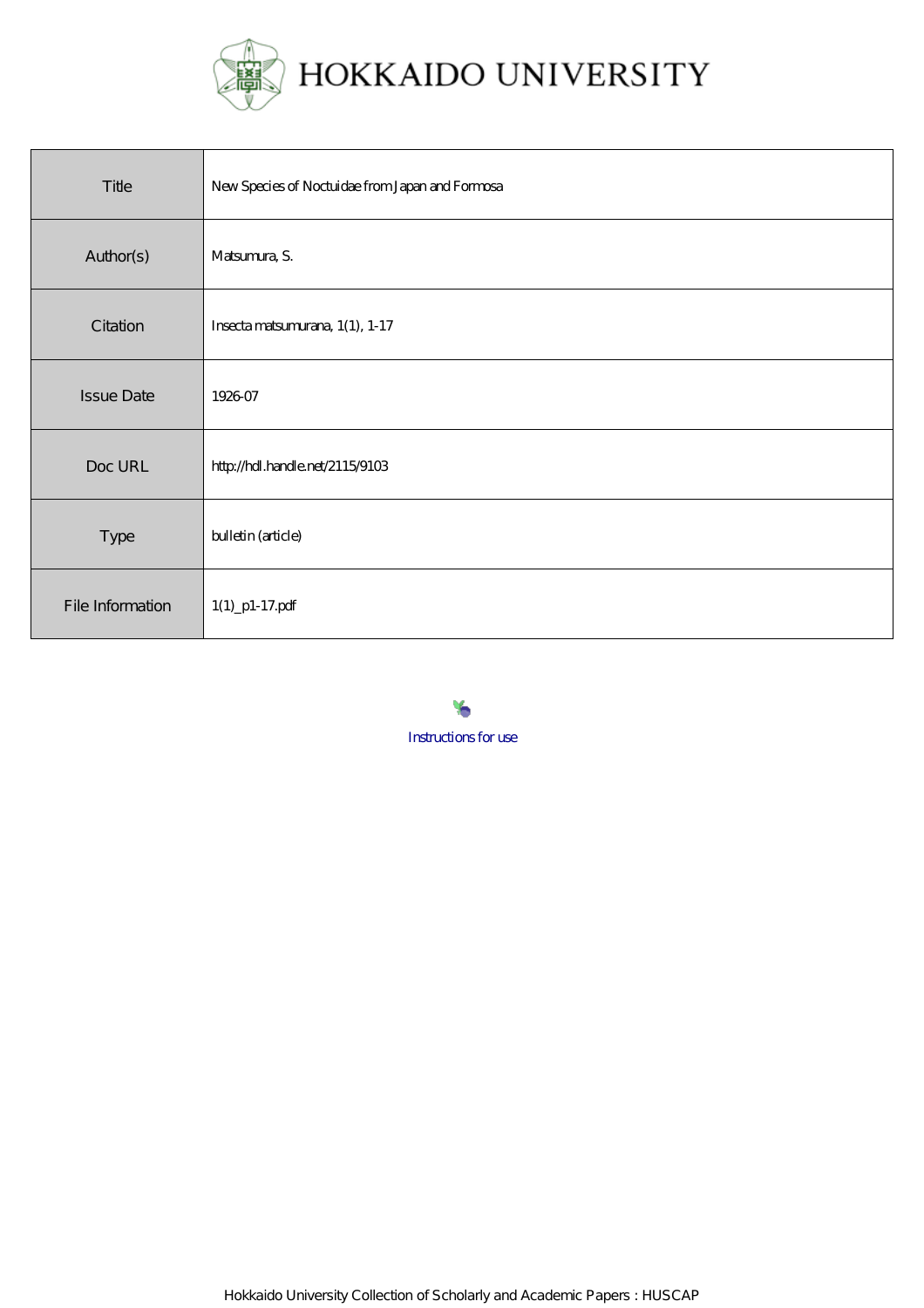# NE\V SPECIES OF NOCTUIDAE FROM JAPAN AND FORMOSA.

## $B_Y$

# PROF. DR. S. MATSUMURA.

During the recent ten years I have collected especially the *Lepidopterous*  insects in Japan, Corea and Formosa, and in this occasion I will describe the *nelv* species of *lVoctltidae* from the former two countries. The new *Noctltids*species from Formosa will be described elsewhere, and the same from Saghalien have been described already in "An Enumeration of the Butterflies and Moths *from Saglzalien, witlt Descriptions* of *new Spedes and Subspecies* \* ". Messrs. Prof. I. SUGITANI, TAKAMUKU, T. HIRAYAMA S. and SUZUKI M. sent me a large number of *Lepidopterous* specimens for my study, and to whom I tender my best thanks.

### SABFAM. ACRONYCTINAE.

**Colocasia suzukii** n. sp. (Pl. I, fig. 25, 8)

Differs from *C. coryli* L. as follows:-

 $\hat{\sigma}$ . Frons, palpi and throat fuscous. Primaries dark grey; basal, antemedial, medial, postmedial and submarginal lines fuscous; antemedial line nearly straight, at the costa incurved, orbicular smaller, not distinct, reniform whitish, medial line wavy, strongly excurved at the inner side of reniform; postmedial line runs nearly parallel with the medial, narrow, and these three lines becoming broader towards the costa; submarginal line narrow, wavy, fuscous, defined by white, the space between it and postmedial line dusky; marginal line fuscous, defined by whitish, outwardly wavy; fringe fuscous, at the end of each vein being whitish; costa above the reniform and beyond the postmedial whitish. Underside dark grey, without conspicuous markings.

Exp.- $\circ$  28 mm.

Hab.-Honshu (Kyoto); one male specimen was collected by M. Suzuki; the exact time of appearance is not known to the author.

# $A$ cronycta jozana n. sp. (Pl. I, fig. 5,  $9$ )

 $\delta$ ,  $\varphi$ . Primaries whitish grey, with black marmorated markings; at the costa with a series of about IO specks; orbicular roundish, small, defined by

<sup>&</sup>gt;" Journ. ColI. Agr. Hok. Imp. Univ., Vol. XV, pt. 3, pp. 83-191 (1925).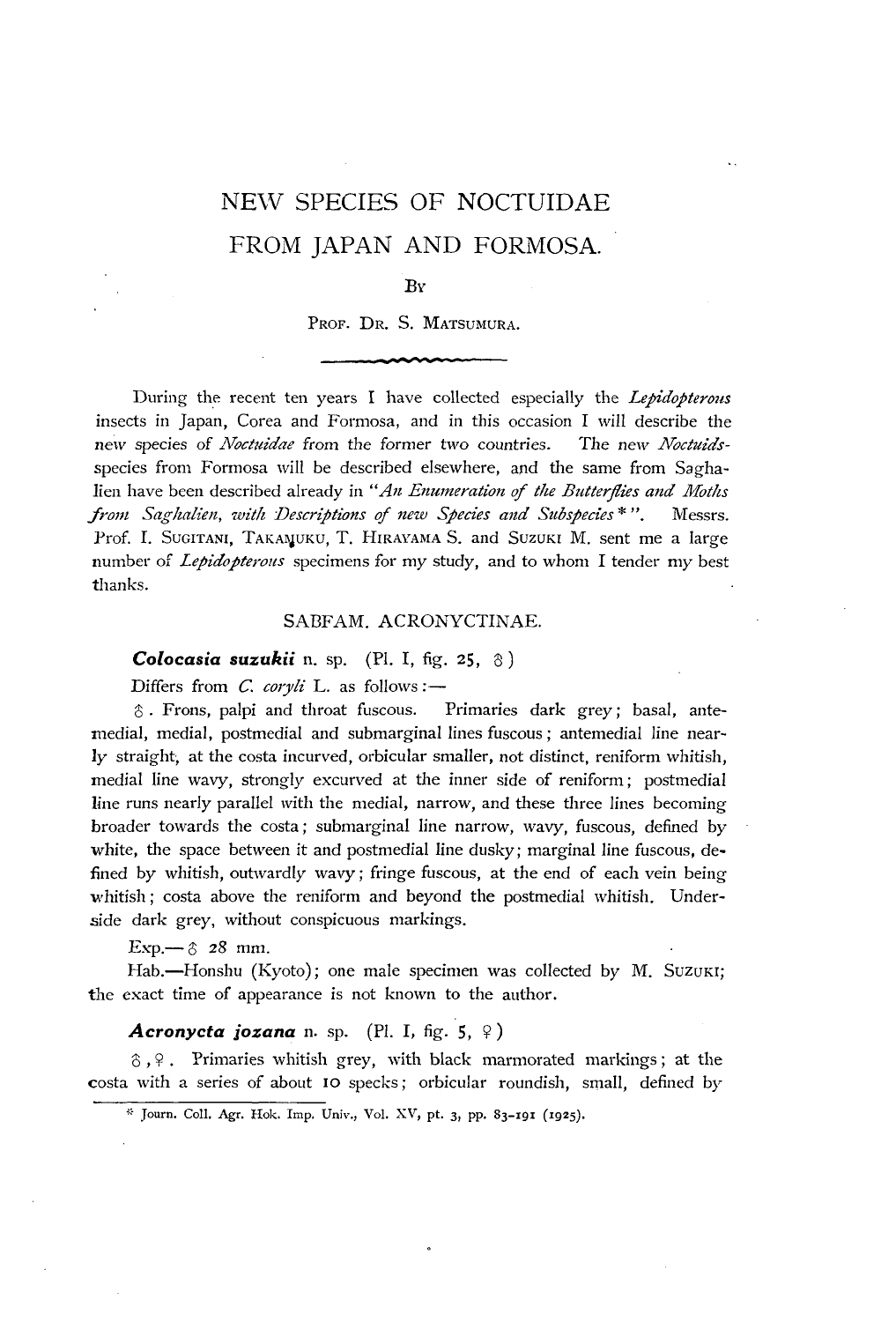#### 2 INSECTA MATSUMURANA.

*black,* with an *obsolete* fuscous pupil in it; reniform large, defined by fuscous. with a dark greyish spot in it; below the median vein a narrow stripe, sending upwards a short branch at the middle, and at the end being forked; a speck in the middle of cell inside the orbicular; a double antemedial line, wavy, distinct below the median vein, filled in with white; postmedial line also double, wavy, filled in with white, which is sinuous above the median vein, below highly wavy; at the termen with a series of black specks; fringe whitish, traversed by a black line, at the end of each longitudinal vein with a fuscous speck; on the submedian fold near the termen with a narrow longitudinal stripe.

Secondaries pale brownish grey, with an obsolete submedial line, towards the margin fuscous; fringe white. Underside of the primaries greyish, an excurved postmedial line, which is bordered outwardly with a paler band; secondaries with a distinct discoidal spot, an interrupted excurved fuscous line at the outside, at the termen with a faint fuscous marginal line.

Exp.—  $\circ$  29-32 mm,  $\circ$  33 mm.

Hab.-Hokkaido;  $3(2 \delta, I \hat{)}$  specimens were collected on the 19th of June and 15th of August at Jozankei near Sapporo.

It resembles somewhat *A. consanguis BTLR*.

### **Acronycta subpurpurea** n. sp. (Pl. I, fig. 3,  $\delta$ )

 $\delta$ . Primaries greyish brown, with a strong purplish shade; below the median vein a broad black stripe, which sends upwards a short branch near the end and a hook-like branch below near the end; ante- and post-medial lines obsolete, which are visible only above the median vein; submarginal line pale greyish, defined by black outwardly, broadly excurved and waved; terminal region beyond the submarginal line darker, at the interspace 5 and submedian fold with each a dagger marking, that of the latter being larger and conspicuous; at the termen with a series of fuscous specks; fringe paler.

Secondaries pale greyish, a cell spot, postmedial line, and the marginal broadly, fuscous; fringe paler. Underside of the primaries greyish, with a cell spot and postmedial line fuscous, the latter being broadly excurved at vein 4; secondaries pale grey, with a large cell spot and an excurved sinuous postmedial line fuscous.

Exp.—  $\upbeta$  43-45 mm.

Hab.—Hokkaido; 2 male specimens were collected on the 12th and 16th of July at Sapporo by the author.

This belongs to the group of *A. incretata* HAMPS. *(intermedia SEITZ)*, and differs from the latter in having a broader basal stripe and a strong purplish shade to the primaries.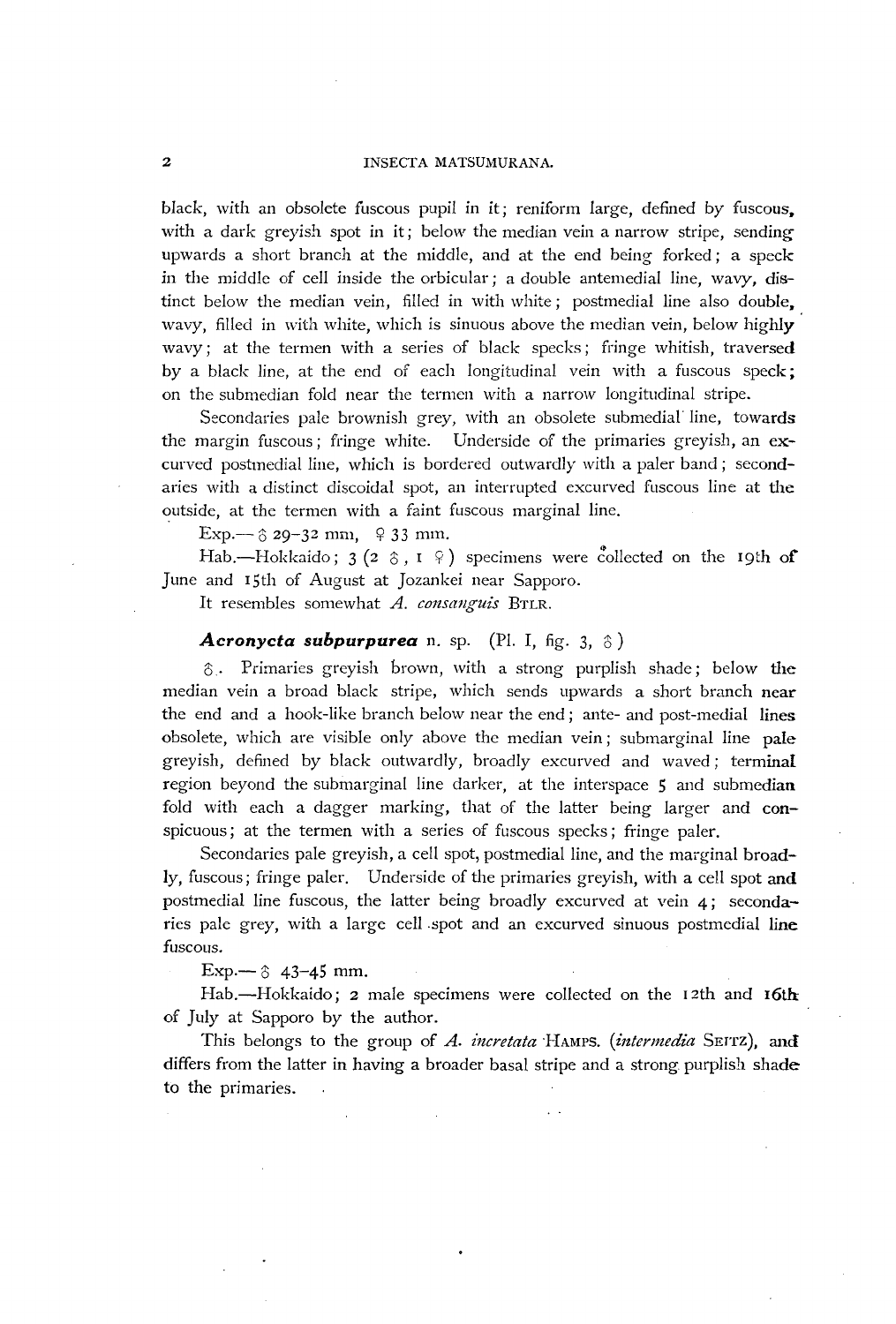## MATSUMURA: NEW SPECIES OE NOCTUIDAE FROM JAPAN AND COREA. 3

# **Acronycta sapporensis** n. sp. (Pl. I, fig. 1,  $\hat{\sigma}$ )

 $\hat{\sigma}$  9. Primaries pale greyish, with the markings black; basal stripe with a .short branch near the middle blow, connected with the antemedial line by a short bar, so that it seems to be forked at the end, being lined outwardly below the median vein with white; an obsolete wavy line being visible at the inner side of orbicular; orbicular white, round, defined by black ; reniform large, whitish, defined by black at the inner side, in the middle being somewhat suffused, both being connected in the middle by a black bar; postmedial line obsolete, represented **near** the costa by 2 black specks; submarginal line narrow, wavy, lined internally with white, outwardly bordered with a broad fuscous band; at the submedian fold with a large dagger marking, which is bordered with white below; a marginal series of black specks; fringe whitish, checkered with fuscous.

Secondaries silky white, at the termen with a fuscous line. In the female secondaries greyish white, with a narrow fuscous postmedial line and towards the margin with some fuscous scales. Underside of the primaries whitish, a spot at the end of cell and a short bar outwardly at the costa black; secondaries with a discoidal spot and an obsolete postmedial line, the latter ending in a black speck at the costa; in the female the underside more infuscated than that of the male, postmedial line fuscous, geniculated at vein 4, while that of the secondaries being gently excurved and somewhat interrupted.

Exp.— $\upbeta$  37- $\upbeta$  41 mm.

Hab. -Hokkaido (Sapporo); 2 (1  $\circ$ , I  $\circ$ ) specimens were collected on the 2 Ist of June and 19th of September by the author.

It comes near A. *cuspis* L., but the secondaries of the male entirely silky white.

#### Acronycta omorii n. sp. (Pl. I, fig. 2, 8)

 $\delta$ . Primaries bluish grey, with some black markings; basal stripe short, 1)ointed at the apex, connected by a narrow bar with a double antemedial line, which is strongly angled below the median vein; orbicular whitish grey, oval, defined by black on both sides; postmedial line only visible at the area from the costa to the median vein; reniform large, greyish, in the middle somewhat *infuscated; submarginal line gently excurved, somewhat angled* at *the veins 3*  and 4, and on the submedian fold with a narrow dagger, which arises from the termen and crosses the submarginal line, its end being scarcely visible on the inner side of it; terminal region with a trace of a pale undulated line; no terminal speck-series; fringe white, traversed by a fuscous line.

Secondaries silky white, marginal line fuscous. Underside of the primaries greyish, a discoidal speck and an excurved broad postmedial line fuscous; secondaries white, a small discoidal speck and an obsolete strongly excurved postmedial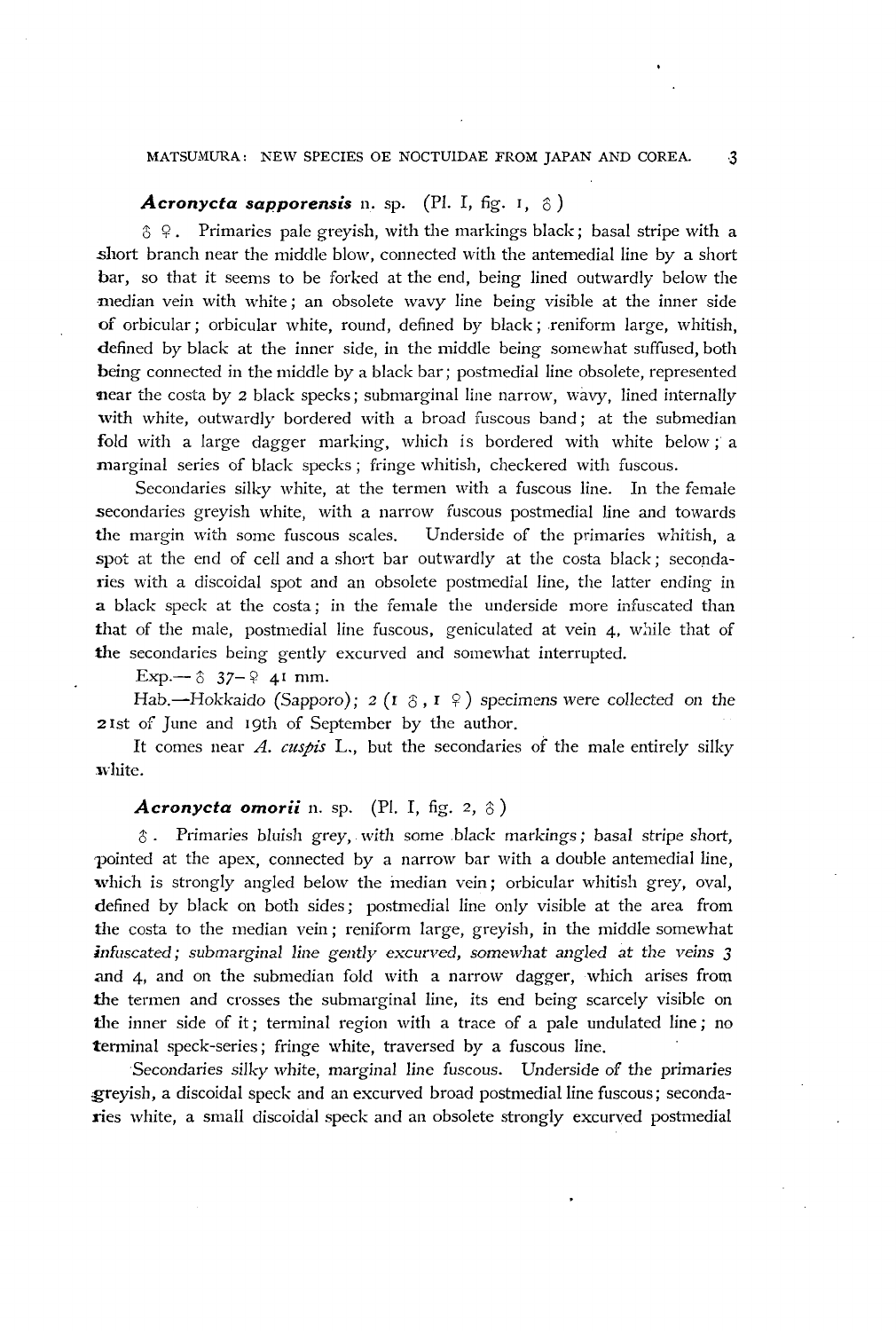#### - INSECTA MATSUMURANA

line fuscous; both marginal lines fuscous and interrupted.

 $Exp. - 8$  34-37 mm.

Hab.-Hokkaido (Sapporo) and Honshu (Morioka); 5 male specimens were collected in the middle of June by Dr. J. OMORI and the author.

It is allied somewhat to *A. literata* BREM. from the Amur, but the mark- ,ings are quite different. :

#### **Acronycta niveosparsa** n. sp. (Pl. I, fig. 8,  $\varphi$ )

~. Primaries dark brown, irrorated with' white and black i all the transverse lines obsolescent, mostly represented by spots and specks; orbicular white, defined by black on both sides, in the middle being brownish grey; interspace between the orbicular and reniform darker; reniform dark grey, not distinct, defined by black and white; near the base of longitudinal veins scattered with black spots; termen broadly, white, with some black spots; at the costa with a row of white specks, near the middle at the inner side of orbicular with a white patch and a brownish speck in its middle; fringe fuscous, checkered with white.

Secondaries greyish, with no marking, veins somewhat darker, fringe at the base traversed by a paler line. Underside of the primaries greyish, near the 'middle at the costa somewhat paler and with 2 fuscous spots; secondaries paler, with obsolete, fuscous ante- and postmidial lines, that of the former ending at the costa in a conspicuous spot; the discoidal speck fuscous, very' small.

Head white, with a few greyish scales; thorax black, mingled with some white scales; abdomen at base with a black scally crest.

 $Exp. \rightarrow$  26 mm.

Hab.—Honshu; one female specimen was collected by M. Suzuki in Kyoto. In general aspect it resembles somewhat some species of *Erastria.* 

#### *Acronycta suigensis* n. sp., (Pl. I, fig. 4,  $\circ$ )

~. Form arid colour of the primaries resembles much those of *A. rU11liciS*  L., but the secondaries orange yellow, with a broad black marginal band, being incurved at vein 2.

Primaries fuscous grey, irrorated with black markings; orbicular larger than that of A. *ruinicis,* with a pupil in the middle, on its lower side outwardly with a paler spot; postmedial line fuscous, below the median vein wavy, angled at vein I., on its outer side with a paler spot *below* the submedian 'fold; sub marginal line strongly wavy. Underside of the primaries nearly the same with that of A. *rumicis*, but the cell paler, with some testaceous hair; secondaries yellowish testaceous, a middle bar at the costa above the discoidal spot and a broad terminal band fuscous. Head and thorax fuscous, irrorated with white scales; abdomen greyish.

 $4^{\circ}$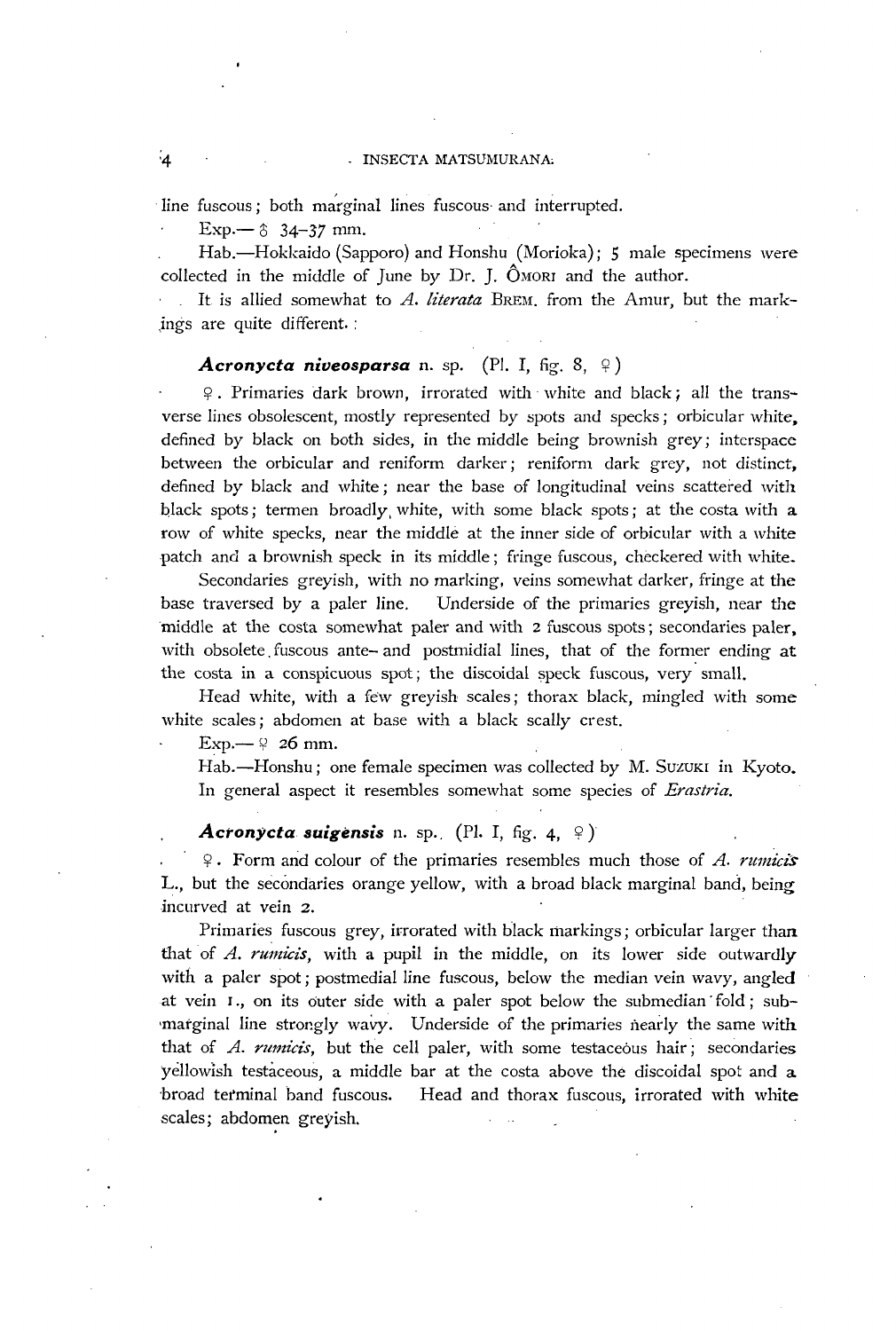MATSUMURA: NEW SPECIES OF NOCTUIDAE FROM JAPAN AND COREA. 5

 $Exp \rightarrow 9$  42 mm.

Hab.-Corea (Suigen); one female speciemen was collected by Dr. H. OKA-·MOTO.

This resembles somewhat *A. catocaloida* HAMPS., but this lacks the middle fuscous discoidal spot on the secondaries.

# SUBFAM. EUXOINAE.

## *Euxoa coreana* n. sp. (Pl. I, fig. 26,  $\delta$ )

 $\delta$ ,  $\varphi$ . Primaries dark grey, with black and grey markings, in a certain light with a purplish shade; subbasal line black, double, filled in with whity grey, geniculated at the median vein; antemedial line very distinct between the first and median veins, double, filled in with grey, being somewhat excurved, and below vein I strongly geniculated outwardly; claviform long, defined by black; orbicular long, especially in the male, fusiform, with a greyish annullus, defined by black, being open anteriorly in the female; reniform defined by black; postmedial line black, obsolete; submarginal line highly wavy, yellowish grey, followed by a black wavy line inwardly; veins with their sides largely whity grey, with each a black stripe; in the male the subcostal and dorsal regions pinkish white and the subterminal region paler; fringe yellowish testaceous, traversed by a fuscous line in the middle.

Secondaries dark grey, lunule fuscous, fringe yellowish testaceous, travers~ ed by a fuscous line in the middle. Underside dark grey, that of the second-: aries being paler, with each a black lunule, immediately above in the primaries with an excurved short bar connected with it. Tegulae in the middle with a transverse black line, followed by whity grey; patagia whity grey, being reddish brown on the inner side.

Exp.— $\hat{c}$ ,  $\hat{e}$  48-50 mm.

Hab.-Corea (Suigen);  $2 (1 \circ 0, 1 \circ 0)$  specimens were collected on the 10th of March, 1911, by Dr. H. OKAMOTO.

This comes near *E. robusta* Ev., but much larger.

### *Euxoa ishidae* n. sp. (Pl. I, fig. 18,  $\delta$ )

 $\delta$ . Primaries fuscous brown, with black markings; cell black; orbicular quadrate, open at the anterior and porterior margins; reniform also quadrate, somewhat narrowed towards the median vein, being open at the anterior and posterior margins; a black patch at the base below the median vein; a trace of double antemedial line black, being distinct below the submedian fold, incurving somewhat at vein  $I$ ; claviform defined by black, being not long; a trace of black postmedial line, being conspicuous beyond the discocellulars; a faint wavy black submarginal line scarcely visible.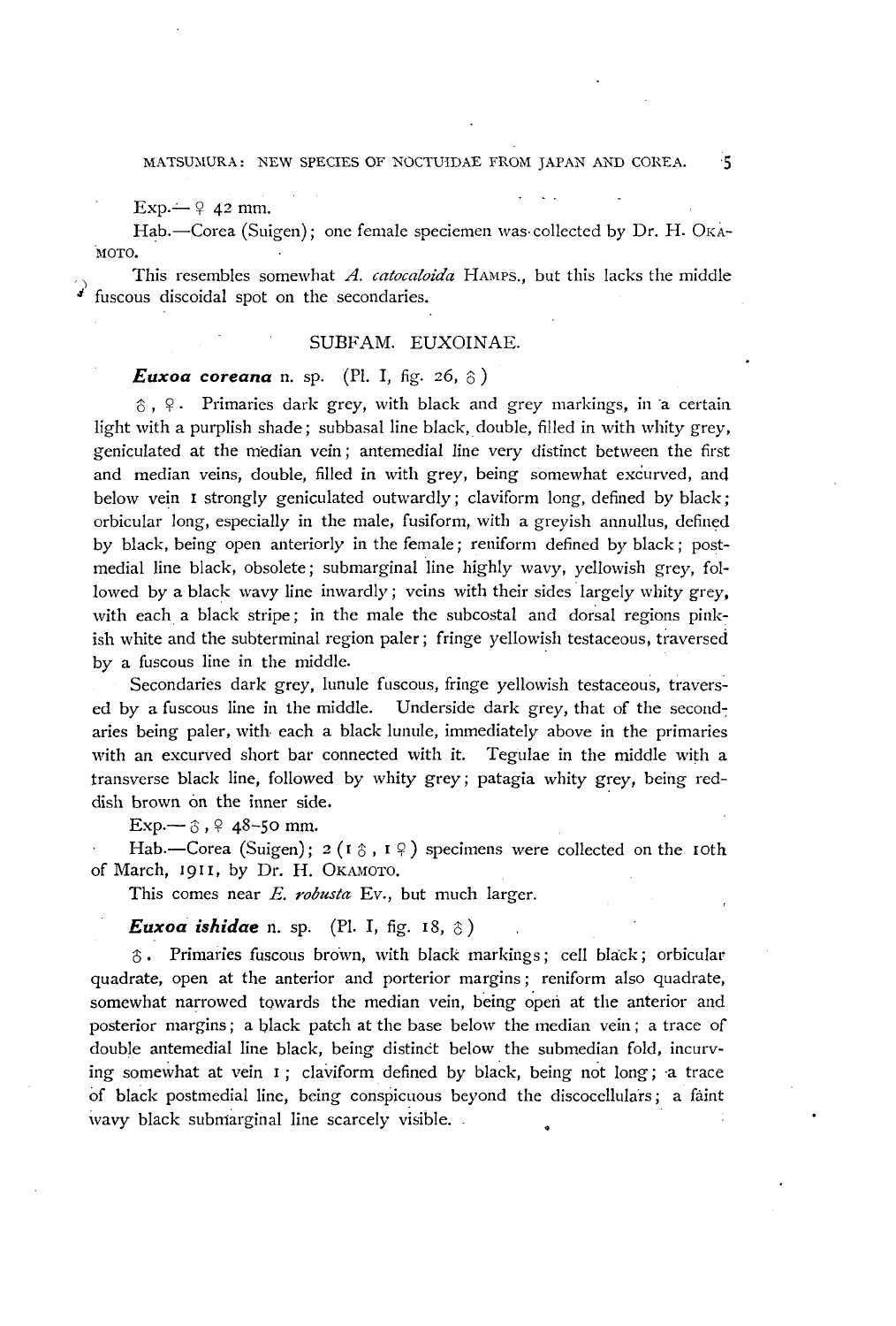Secondaries greyish, lunule and some longitudinal veins fuscous. Underside grey, lunule fuscous.

Head and thorax fuscous brown, abdomen greyish. Antennae with long fasciculated cilia.

Exp.  $-34$  mm.

Hab.-Hokkaido; one male specimen was collected on the 10th of August, 1895, by M. ISHIDA at Sugar, and since no one captured this species.

This'resembles somewhat E. *recussa* HE., but much differs in the shapes of orbicular, reniform and claviform.

#### *Euxoa ogasawarensis* n. sp. (Pl. I, fig. 19,  $\varphi$ )

 $\delta$ ,  $\varphi$ . Primaries greyish, with fuscous markings; an obsolete wavy subbasal line;. a narrow antemedial line incurved at the median vein and excurved at the submedian fold; orbicular roundish, open posteriorly, whity grey, obsoletely defined by fuscous, in the middle with a darker spot; reniform fuscous; postmedial line wavy, narrow, defined by a paler line outwardly; submarginal line narrow, wavy, whity grey, near the middle being defined by a fuscous patch internally; termen near the apex with a fuscous patch; a series of black specks at the termen; fringe fuscous, traversed by 2 yellowish lines.

Secondaries white, with a purplish tinge; costa and termen narrowly fuscous with a golden tinge; fringe whitish, traversed by a fuscous line in the middle. Underside of the primaries dark grey, that of the secondaries being white, with a purplish shade, costa broadly and termen narrowly fuscous. Palpi greyish, the 1st and 2nd joints at the outside in the middle with each a fuscous patch.

Head and. thorax grey, abdomen whity grey, silky. Markings of the primaries very variable, so that the 4 specimens which I have differ from each other.

 $Exp. \rightarrow \varphi$ ,  $\varphi$  36 mm.

Hab.--Bonnin Islands (Ogasawarajima); 3 ( $\iota$  8,  $\iota$  9) somewhat battered specimens were collected by an expert of the Ogasawarajima government and sent me for identification; I have collected myself also a rather battered specimen on the 20th of August, 1905, at Chichijima. It is reported that the larva of this species does much damage to the agriculture, cutting off the roots of several useful plants.

This comes near *E. segetum* SCHIFF.

# *Rhyacia ishidella n. sp.* (Pl. I, fig. 16,  $\varphi$ )

 $\delta$ ,  $\varphi$ . Primaries greyish, with some darker obsolete markings; subbasal line from costa to vein 1 obsolete, ending in a fuscous spot at the costa; antemedial line obsolete, narrow, wavy; orbicular large, oval, paler, defined by grey- .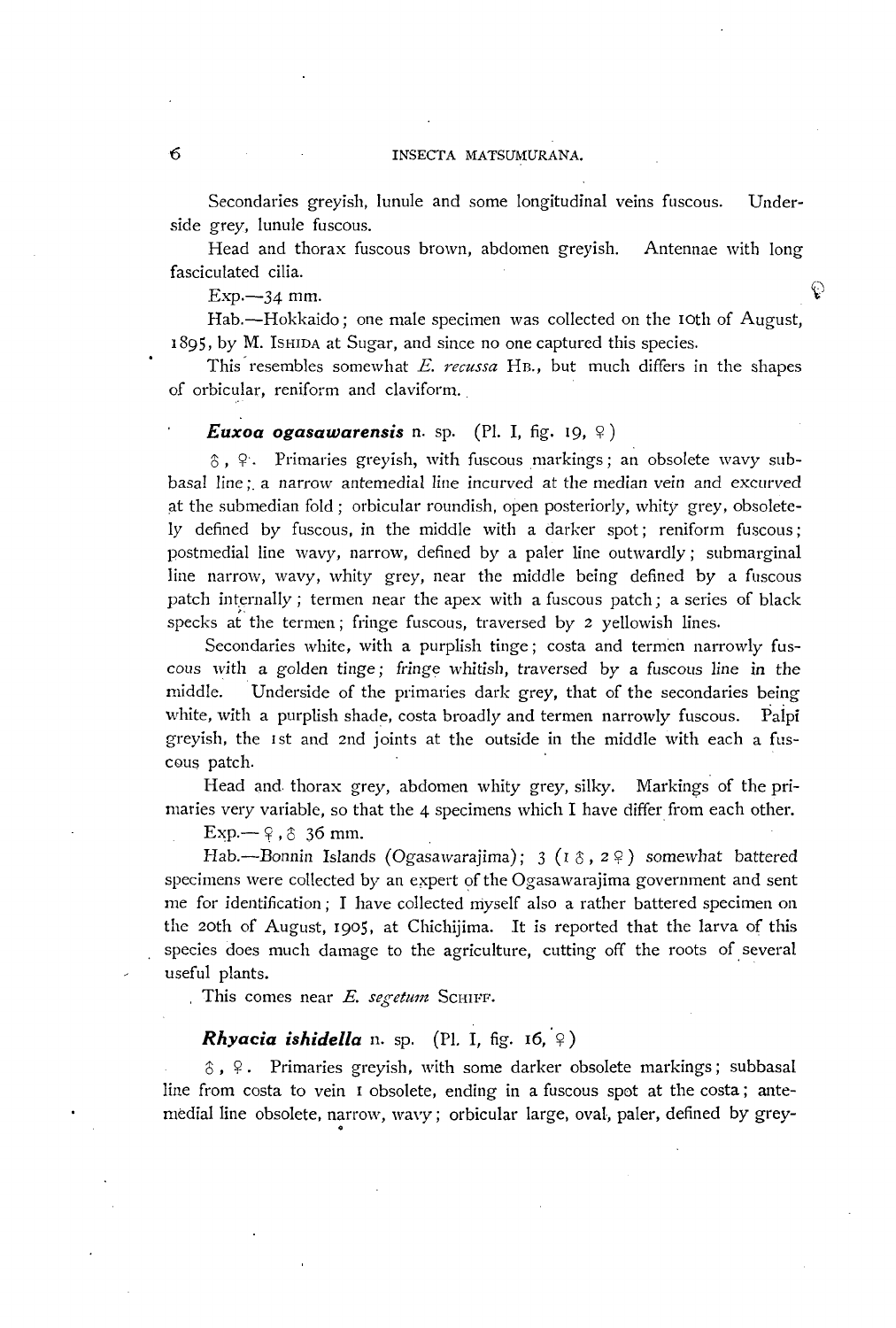# MATSUMURA: NEW SPECIES OF NOCTUIDAE FROM JAPAN AND COREA. 7

ish brown, open anteriorly and posteriorly; claviform represented by a fuscousspeck; a broad medial line at the outside of claviform; reniform concolorous with the orbicular, somewhat larger than the latter, at the lower angle of cell somewhat infuscated; postmedial line darker, bordered externaliy with a wavy paler line; submarginal line paler, scarcely wavy towards the tornus; at the costa near the apex with an inconspicuous triangular darker marking; fringe at the base paler.

Secondaries somewhat paler than the primaries, with whitish fringe. Underside of the primaries greyish, at the terminal region paler; secondaries whitish grey, with an obsolete postmedial line, being distinct near the costa, and a small discoidal spot darker.

Head and the apices of palpi whitish, the latter largely fuscous brown; thorax and abdomen concolorous with the wings; femur with some golden scales.

 $Exp. - 8$  44 mm.  $9$  45 mm.

Hab.--Hokkaido (Sapporo); 2 ( $I \uparrow$ ,  $I \uparrow$ ) specimens were collected on the 30th of June, 1898, and towards the end of June, 1912, by M. ISHIDA and the author.

In the form this species resembles someweat *Hypoxestia dilatata* BTLR., but differs from the latter in having a strongly spined anterior tibia.

## *Rhyacia takamukui* n. sp. (Pl. I, fig.  $27, \varphi$ )

 $\varphi$ . Primaries greyish red brown, with some indistinct darker markings; subbasal line double, reaching to vein  $I$ ; at the base of cell with a fuscous speck; orbicular large, roundish, defined by brown, open anteriorly and posteriorly; reniform greyish testaceous, defined by brown, open anteriorly and posteriorly; c1aviform small, fuscous; antemedial line double below the median vein, indistinct, wavy; submarginal line paler, wavy, narrow, defined outwardly by fuscous; at the outside of submarginal line ncar costa with a darker triangular marking; fringe at the base traversed by a paler line.

Secondaries somewhat paler than the primaries, towards the termen beingdarker, with an obsolete discoidal spot; fringe testaceous. Underside greyish, that of the secondaries with a fuscous discoidal spot and an obsolete darker postmedial line. Antennae simple, fine ciliated.

 $Exp - 9$  49 mm.

Hab.—Honshu (Awa); one female specimen was collected on the 2nd of December, 1918, at Katsuyama in the Prov. Awa by T. TAKAMUKU.

This species comes near *R. interca* MATS.

*Rhyacia interca* n. sp. (Pl. I, fig. 15,  $\varphi$ )

 $\varphi$ . Primaries reddish brown; at the base of cell with a fuscous speck;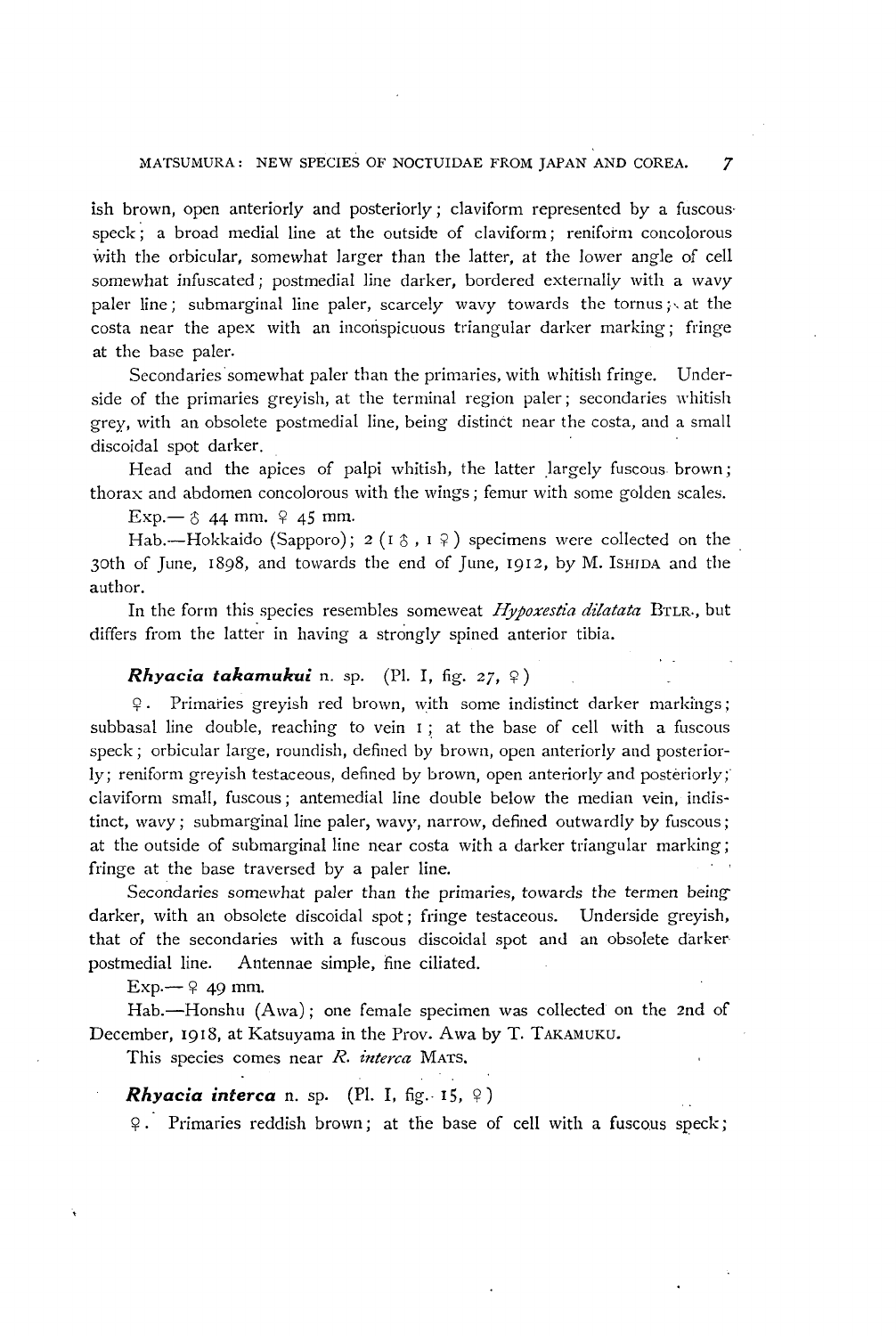## S CONSECTA MATSUMURANA.

orbicular large; roundish, paler, defined on both sides by dark brown and testaceous yellow; reniform large, testaceous yellow, defined on the outside by brown, and at the base of vein 4 with a hook-like concolorous projection; claviform round, small, dark brown; all transverse lines obsolete, medial line oblique, visible just below the reniform; postmedial line double, being widely, separated from each other, being visible below vein  $4$ ; submarginal line brownish, at the outside narrowly lined with testaceous; longitudinal veins at the marginal region greyish; fringe paler, traversed by a fuscous line in the middle.

Secondaries greyish brown, towards the base paler; fringe pale yellowish brown, with a brownish stripe in the middle; an obsolete discoidal spot darker. Underside of the primaries dark greyish, costa and termen broadly yellowish brown ; secondaries yellowish brown with a fuscous discoidal spot and dark greyish postmedial and submarginal lines, that of the latter being obsolete. Palpi dark brown, the tip of 2nd, and the 3rd joint testaceous; head, thorax, and the underside of abdomen reddish brown, above greyish, at the tip brownish.

 $Exp. \rightarrow 9$  38 mm.

Hab.-Honshu (Nikko); two female specimens were collected in September by T. TAKAMUKU.

It comes ,near *R. dcparca* BTLR.; in general aspect it resembles that of *1I1cmima odiosa* BTLR. of *Hadem'nae.* 

## Anomogyna yatsugadakeana n. sp. (Pl. I, fig. 11, 8)

 $\hat{\sigma}$ . Primaries grey brown, with white and fuscous markings; a short double subbasal line, the interspace being filled in with white; a wedge-shaped black stripe at the base below the median vein; a double antemedial line fuscous brown, the interspace being filled in with white, wavy, excurved at the submedian fold and geniculated at the vein 1; claviform elongated, deeper in colour, mingling some fuscous scales; orbicular very large, round, white, with a black ring, open anteriorly, at the costa just above, it with a fuscous spot, being bordered on both sides with each a white spot; reniform filled in with brown, at both sides defined by black, the outer one of which being geniculated at the middle, and at the lower end white, opening anteriorly; a white spot just above the reniform at the costa; postmedial line white, wavy, defined internally by fuscous; submarginal line paler, defined internally by fuscous, wavy, twice excurved, res-' pectively at the veins  $4$  and  $7$ ; the interspecies  $5$ ,  $7$  and  $8$  with each a black spot in the middle; a marginal series of black scallops; fringe fuscous and yellow, at the base traversed by a yellow line; near the apex a triangular fuscous spot at the costa; along the costa a series of fuscous spots.

Secondaries yellowish testaceous; lunule and marginal line fuscous. Underside yellowish brown, with fuscous lines and lunules, the postmedial line to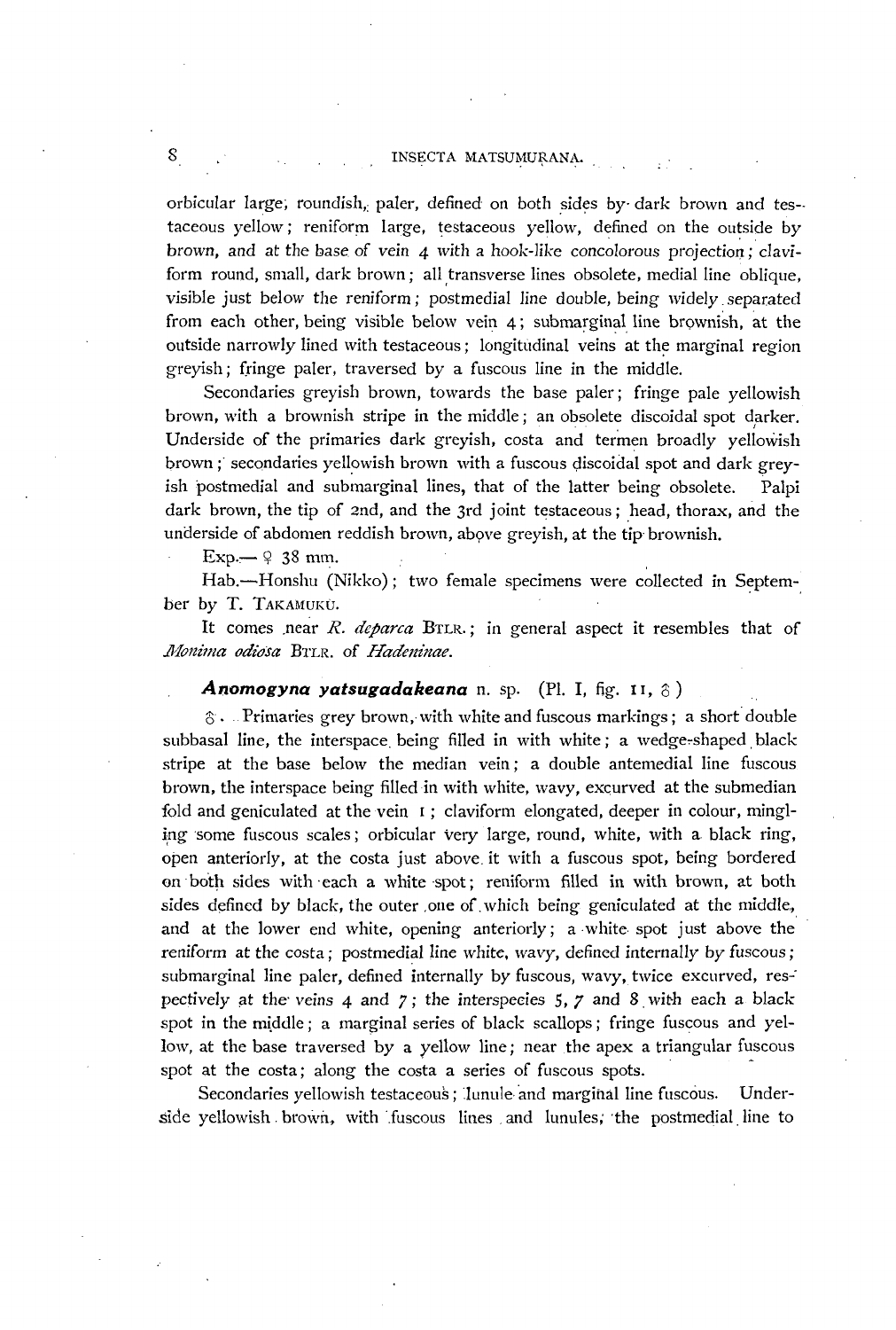primaries being geniculated near the costa. Palpi fuscous, the 3rd joint and the apex of the 2nd pale testaceous. Tarsi black, ringed with testaceons.

 $Exp. \rightarrow \hat{O}$  40 mm.

Hab.-Honshu (Yatsugadake); one male specimen was collected on the 8th of August, 1918, by Prof. I. SUGITANI.

This resembles somewhat *A. laetabilis* ZETT.

## SUBFAM. HADENINAE.

**Polia aino** n. sp. (Pl. I, fig. 9, 8)

 $\hat{\sigma}$ ,  $\varphi$ . Primaries olivaceous grey, with white and black markings; a double subbasal line black, wavy, distinct at the costa; at the base below the median vein with some black scales in a longitudinal row; a double antemedial line black, wavy, the inner one at vein I sharply tooth-like produced towards the base, connected with each other by a transverse bar and with the postmedial line by an oblique bar below the submedian fold; orbicular white, oval, large, in the middle with a longitudinal greyish bar, defined by olivaceous yellow, mixing some fuscous scales on the inner side; reniform white, large, roundish, defined posteriorly by black; in the interspace of these markings' below the.median vein with a large white patch, which is pointed at the end outwardly; postmedial line black, oblique, highly wavy, at each interspace being scalloped; submarginal line diffuse, broad, olivaceous, with each a fuscous patch near the middle and tornus; terminal line black, at each' interspace becoming broader; fringe. with white, black and olivaceous scales; at the costa with a series of fuscous spots. Secondaries white, towards the margin infuscated, with an obsolete postmedial and terminal lines fuscous, the latter somewhat scalloped; fringe white, with a few fuscous scales. Underside whity grey, the disk of primaries infuscated, at the termen with a series of fuscous scallops.

Head and thorax with grey, white, fuscous and olivaceous scales, patagia with a longitudinal white stripe; abdomen dark grey, with some paler scales. Tarsi fuscous, with white rings. at and terminal lines ruscous, the later somewhat scanoped, ringe wines,<br>a few fuscous scales. Underside whity grey, the disk of primaries infuscat-<br>the termen with a series of fuscous scallops.<br>Head and thorax with grey,

Hab.-Hokkaido and Honshu; 6 (5 $\hat{\circ}$ , 1 $\hat{\circ}$ ) specimens were collected on the fatter part of. September. 'by S. OKAMOTO (Nikko) and the author (Sapporo).  $\mathcal{L}^{\text{max}}$  , where  $\mathcal{L}^{\text{max}}$ tijde i

This resembles somewhat P. ochrea TUTT.

# *...***,** *Polia abikonis* n. sp. (Pl. I, fig. 31, 9) [1] ...

, Q. Primaries greyish, with black markings; at the base below the median vein an oblique black bar; antemedial line black, wavy, gently excurved at the

 $\cdot$   $\cdot$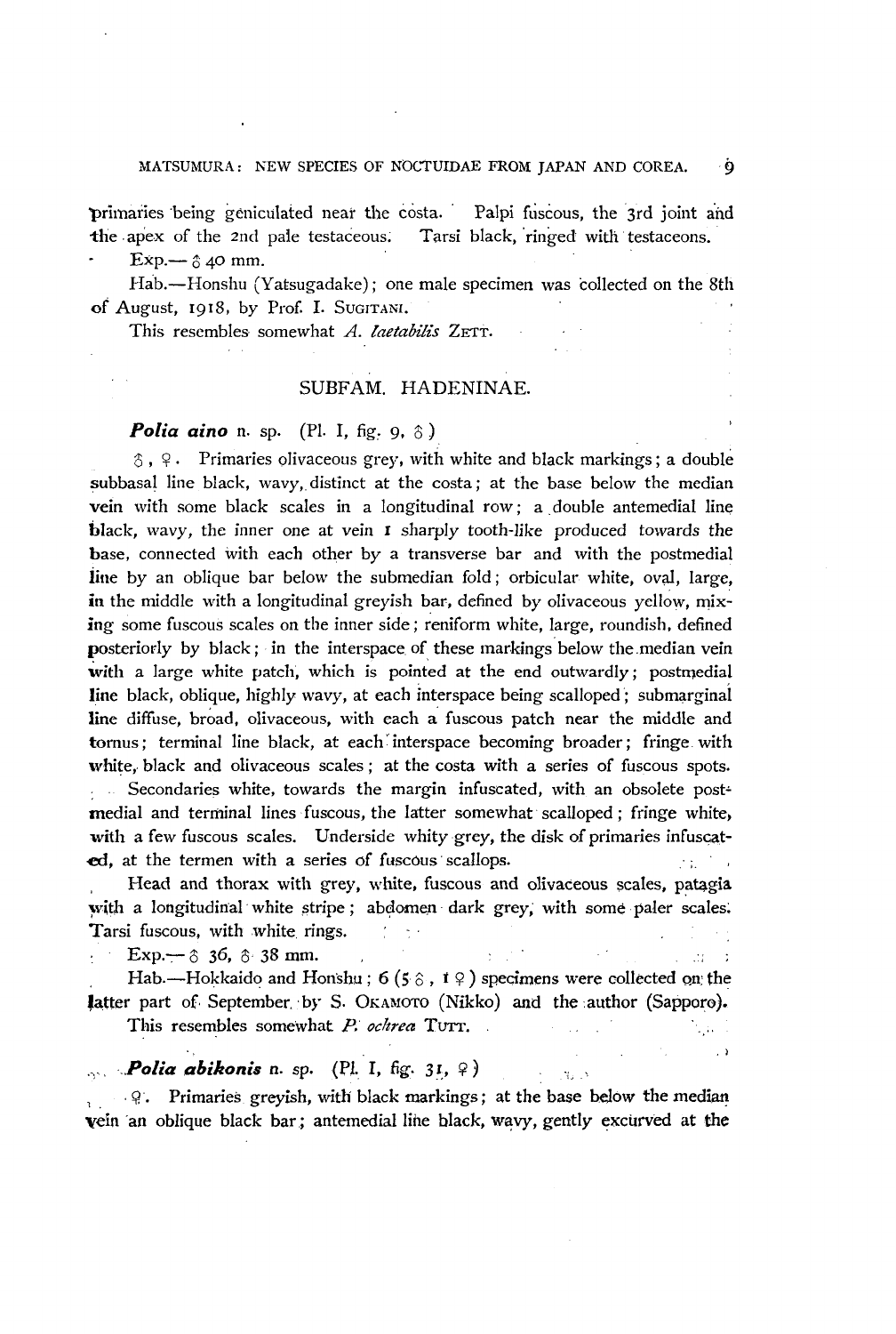#### ;10 INSECfA MATSUMURANA.

submedian fold, defined internally by whity grey; cell largely fuscous; orbicular whity grey, large, oval, defined by black; reniform smaller than orbicular, defined internally by white and black, filled in with yellowish brown, open externally; on the outer half of median vein below with a large cuneate black patch, defined outwardly by an obsolete, wavy, whity postmedial line, which is distinct at the side of the patch; a broad submarginal band, ending at vein  $6$ ; a space between the postmedial and submarginal lines below vein 4 plumbeous grey, defined on both sides by whity grey; a series of black scallops at the termen, preceded by a series of whity grey scallops; fringe testaceous, traversed by a fuscous line in the middle, at the end, of each vein with some testaceous scales; near the apex at the costa with a large whity patch.

Secondaries white, a series of spots on the postmedial region, and the termen broadly, fuscous; terminal line black, scalloped; fringe whity grey, in the middle traversed by a fuscous line. Underside of the primaries dark grey. with a purplish shade, termen broadly, and towards the base paler, with a fuscous lunule; that of the secondaries white, lunule and a series of spot-series on the postmedial region and marginal specks black.

Head and thorax grey, with fuscous scales; abdomen greyish brown.  $Exp - 9$  45' mm.  $\cdot$ 

Hab.-Honshu (Abiko, near Chiba); one female specimen was collected on the 1st of April, 1920, by the author.

In general aspect it resembles somewhat *Prodenia litura* F.

# Perigrapha sugitanii n. sp. (Pl. I. fig. 33, 8)

 $\hat{\sigma}$ ,  $\hat{\phi}$ . Primaries grevish brown, with black and grevish markings; subbasal line black, interrupted by the subcostal vein, its outside being pale grey; at the base below the median vein with a wedge-shaped black marking,  $de^L$ fined by pale grey; cell fuscous; orbicular roundish, grey, defined by paler colour, opening at the anterior margin, internally with a triangular and outward<sup> $\lambda$ </sup> Iy a pandulate black marking; reniform greyish, large, defined by paler colour. its outside being shallowly indented; along the median vein below with a broad, greyish stripe, connecting the orbicular and reniform, and defined posterioriy by a fuscous cloud; the outside of the reniform also defined by a fuscous nebula; postmedial line narrow, wavy, whity grey, defined internally by 3 fuscous spots, respectively one at costa, one in the middle and the rest near the tornus; longitudinal veins testaceous; at the termen with a series of black specks; fringe dark brown, at the base and in the middle traversed by a testaceous line.

Secondaries dark grey, with a fuscous spot at the discocellulars; fringe paler, at the base traversed by a testaceous line. Underside brownish' grey, the discoidal spot and a postmedial line to each wing fuscous, those of the

',1.1' T'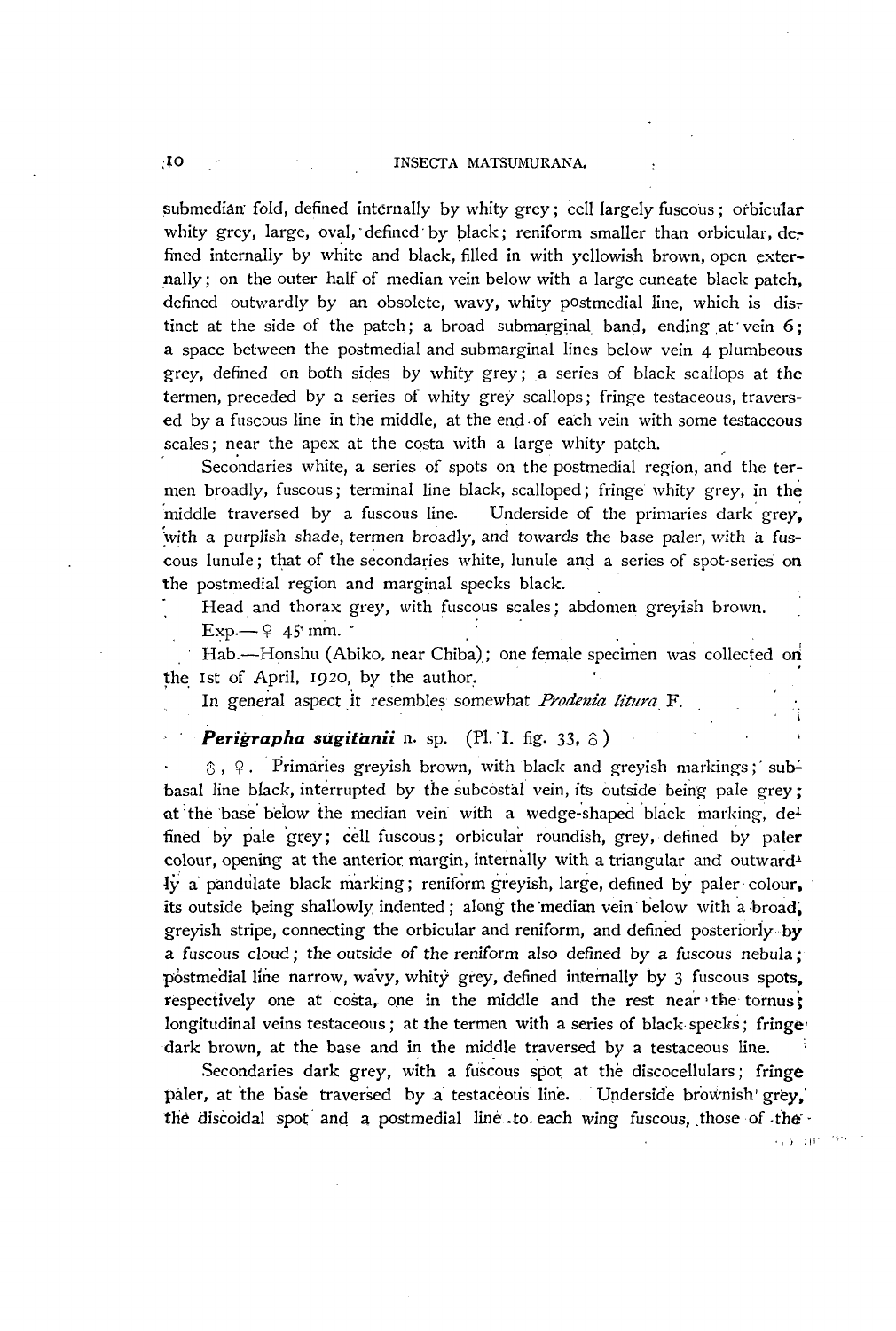#### MATSUMURA: NEW SPECIES OF NOCTUIDAE FROM JAPAN AND COREA. IT

secondaries being conspicuous. Antennae in both sexes, except at the base and apex, bipectinated. Pronotal crest very long; tegula brown, the hair mostly tipped with white. Body beneath purplish brown, genital segment of the male· with long testaceous yellow scally hair.

Exp.— $\upbeta$   $\varphi$   $47-57$  mm.

Hab.-Hokkaido (Sapporo), Honshu (Minomo near Osaka); numerous specimens were collected at the early part of April by prof. I. SUGITANI and the author.

This resembles somewhat P.  $i$ -cinctum SCHIFF., but the wings much longer, and the markings being quite others.

#### *Monima jezoensis* n. sp. (Pl. I, fig. 21,  $\delta$ )

 $\hat{\delta}$ . Primaries greyish brown, with black and whitish grey markings; subbasal line represented by 2 black specks, defined outwardly by white; a fuscous speck at the outside of the subbasal line above the median vein; antemedial line fuscous, above the median vein becoming black, geniculated at the subcostal vein and submediari fold, defined inwardly by white; cell reddish brown, orbicular greyish, subconical, defined by greyish white, being open anteriorly; reniform large, greyish, defined by greyish white; postmedial line black, wavy, broadly excurved beyond the cell and incurved at the submedian fold, ending in a black spot at the costa; submarginal line paler, defined outwardly by fuscous, ending in a fuscous patch at the costa, incurving at veins 5 and 7; apical veins largely white, with some black scales; at the termen a series of small black scallops; fringe brown, at the base traversed by a yellowish testaceous and in the middle by a fuscous line.  $\cdot$ 

Secondaries dark grey, toward the base paler, with a golden shade, the' lunule fuscous, being obsolete; fringe concolorous with that of the primaries. Underside greyish, with a reddish brown shade, the lunule fuscous, in the secondaries with an obsolete narrow fllscous postmedial line. Body beneath purplish brown. Antennae bipectinated, palpi at the outside fuscous. Tarsi brown with paler rings.

 $Exp - \hat{6}$  36 mm.

Hab.-Hokkaido (Sapporo); 4 male specimens were collected in the latter part of April, 1925. by the author.

#### *Monima nigrolinea* n. sp. (Pl. I, fig. 22,  $\varphi$ )

<j? Primaries grey, scattered with fuscous scales all over the surface; sub-' basal line fuscous, obsolete, geniculated at the subcostal vein; ante- and postmedial lines obsolete; orbicular large, oval, inconspicuous, its anterior border reaching nearly the costa, defined by paler 'colour, with an obsolete fuscous'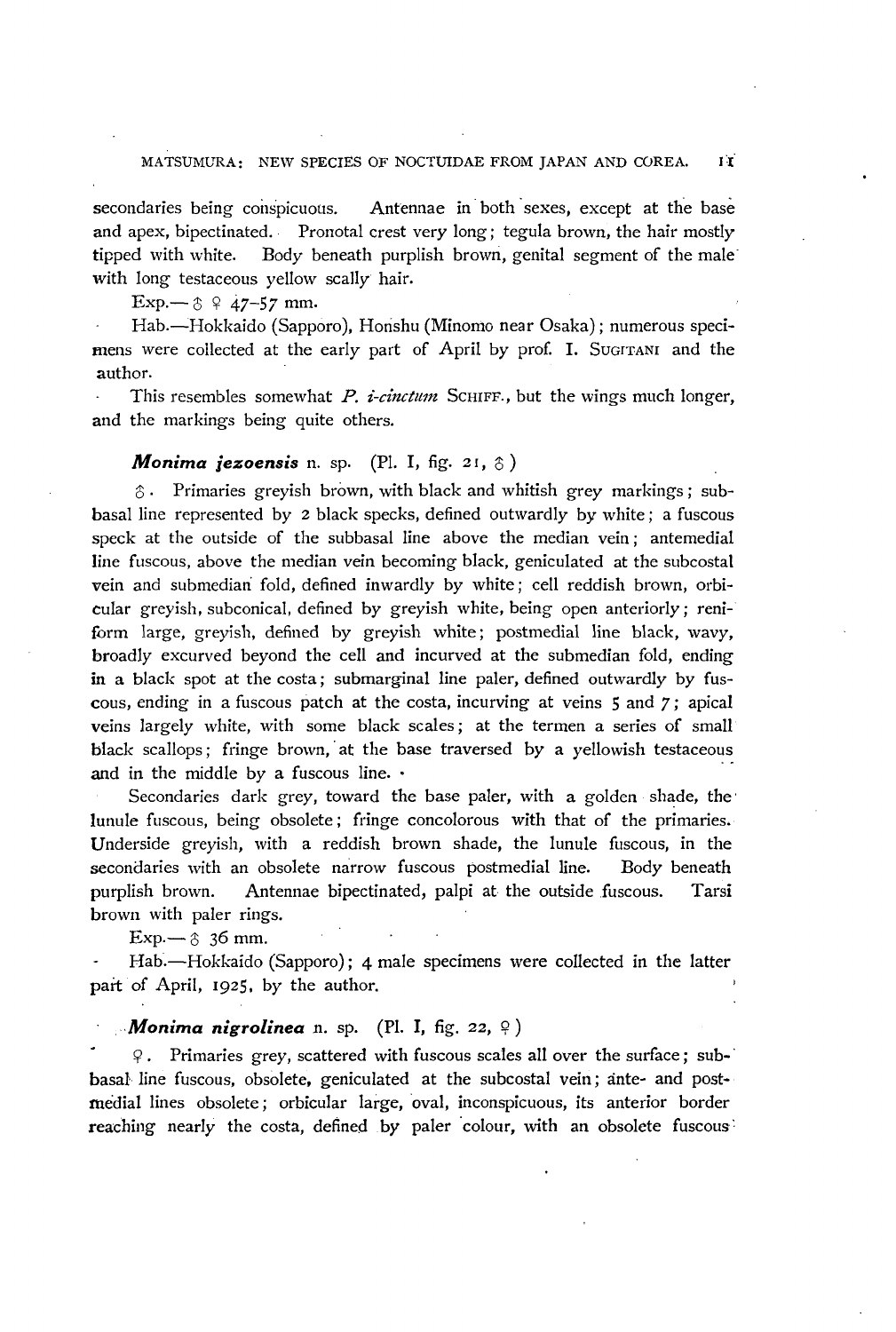ring within; reniform obsolete, defined by testaceous and fuscous; submarginal. line black, broad, conspicuous, mixing some orange scales, below the costa somewhat excurved, ending in a triangular patch at the costa; at the termen a series of black specks, which are becoming smaller towards the tornus; fringe testaceous grey, traversed by an obsolete fuscous line near the middle.

Secondaries grey, reflecting a golden luster, with an obsolete fuscous submarginal line. Underside of the primaries, dark grey, termen paler, with an obsolete fuscous submarginal line and an inconspicuous fuscous discoidal patch; that of the secondaries pale grey, with the linnile and an obsolete narrow postmedial line fuscous. Antennae short serrated, with fasciculated cilia; palpi at. the outside fuscous. Anterior tibia testaceous, with a fuscous stripe.

 $Exp. \rightarrow 9$  35 mm.

Hab. $\div$ Hokkaido (Sapporo); one female specimen was collected on the 17th of May, 1934, at Maruyama by the author.

## **Monima albolineata** n. sp. (Pl. I, fig. 23,  $\varphi$ )

 $\ldots$ 3. Primaries dark, brown, with obsolete fuscous lines; ante medial lines wavy, excurved twice, respectively below the median and first veins; orbicular small, roundish, greyish white, defined by fuscous; claviform distinct, fuscous. not elongated; reniform creamy white, defined by fuscous; postmedial line fuscous, oblique, obsolete, scarcely wavy; veins largely fuscous; submarginal line  $narrow$ , snowy white, becoming W shaped near the middle; fringe fuscous, traversed by a testaceous line at the base.

 $\epsilon_{\text{th}}$ . Secondaries dark grey, towards the base paler, the lunule being fuscous; fringe largely whity. Underside dark grey, the lunule to both' wings not very. conspicuous., Antennae fine ciliated, palpi dark brown; anterior and middle tibiae dark brown, with testaceous rings.

 $Exp \rightarrow 8$  34.mm.

Hab.--Hokkaido (Sapporo); one male specimen was collected on the 19th qf. June,  $1922$ , by the author,

# *Monima angustipennis* n. sp. (Pl. I, fig. 24, 8).

. :.  $\delta$ . Primaries dark brown, with some reddish scales: transverse lines, except that of the submarginal, obsolete, the latter being testaceous, defined internally by reddish brown; orbicular roundish, obsolete, with a paler ring; reniform large, obsolete, somewhat infuscated, defined by a paler ring; termen beyond the submarginal line broadly paler; at the termen with an obsolete series of fuscous specks; fringe dark grey, traversed by a paler line at the base.

. Secondaris; concolorous with the primaries; fringe dark grey, traversed by a paler line at the base; Underside dark grey, in the secondaries with a fus- $\varepsilon$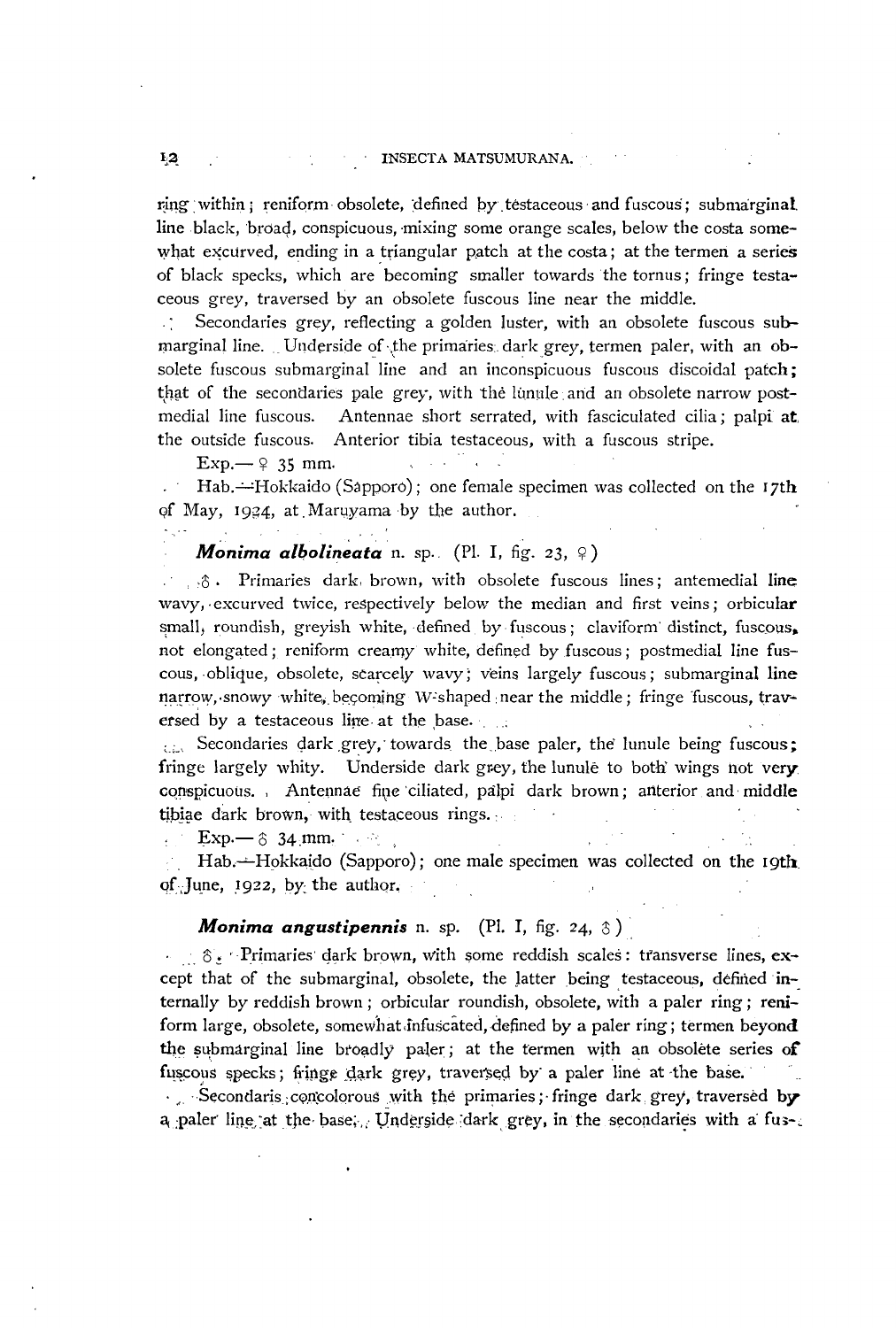cous lunule and an obsolete fuscous postmedial line. ' Antennae serrated, with fine fasciculated cilia. Palpi at the outside black.

 $Exp. - 8$  36 mm.

Hab.-Hokkaido (Sapporo); 2 male specimens were collected on the 27th of April, 1925, by the author.

#### *Monima aoyamensis* n. sp. (Pl. I, fig. 34,  $\circ$ )

 $\delta$ . Primaries greyish brown, with reddish brown lines, scattering some black scales all over the surface; subbasal line obsolete; antemedial line gently excurved, defined internally by a paler line; orbicular oval, inconspicuous, defined by testaceous, being crossed by a faint transverse fuscous line near the middle; reniform large, inconspicuous, defined by testaceous and brown, at the lower angle of cell with a fuscous patch; at the inner side of the reniform near the costa with a reddish brown patch; postmedial line oblique, ending at the middle of dorsum; submarginal line somewhat wavy, gently excurved in the cell, becoming narrower near 'the apex, defined outwardly by a narrow testaceous line, "ending in a patch at the costa; fringe testaceous brown, at the base traversed by a paler line, some of scales being tipped with fuscous.

Secondaries dark grey, the discoidal spot fuscous, obsolete; fringe testaceous yellow. Underside of the primaries dark grey, the termen broadly paler; secondaries paler than that of the primaries, with a black discoidal spot conspicuous. Antennae serrated, with fasciculated cilia; palpi at the outer side fuscous.

Exp.—  $\textcircled{3}$  44 mm.

Hab.--Hokkaido (Aoyama near Kutchan, and Sapporo); 2 male specimens were collected in May and June by the author.

This resembles somewhat *M. stabilis japonica* WARR., but much larger and the antennal branches much shorter, being serrated and not bipectinated as in *M. stabilis* VlEw.  $\sim$   $^{-1}$ 

## *Monima fluvilinea* n. sp. (Pl. I, fig. 36,  $9$ ).

 $9$ . Primaries narrow, grey, with a light: plumbeous luster; all the transverse lines, except the submarginal, obsolete, the latter being reddish brown, conspicuous, slightly incurved at vein 5 and before the tornus, defined outwardly by a paler line; orbicular roundish, defined by testaceous; reniform large, defined by testaceous, at the inner side; being straight and at the outside somewhat indented, filled in with a few reddish brown scales; at the termen a series of fuscous spots; termen near the apex with some whity scales; fringe greyish.

Secondaries dark grey, with a fuscous lunule; near the apex with some whity scales. Underside greyish, the lunule to the secondaries fuscous; and conspicuous, with some fuscous scally stripe towards the base of cell. : Palpi,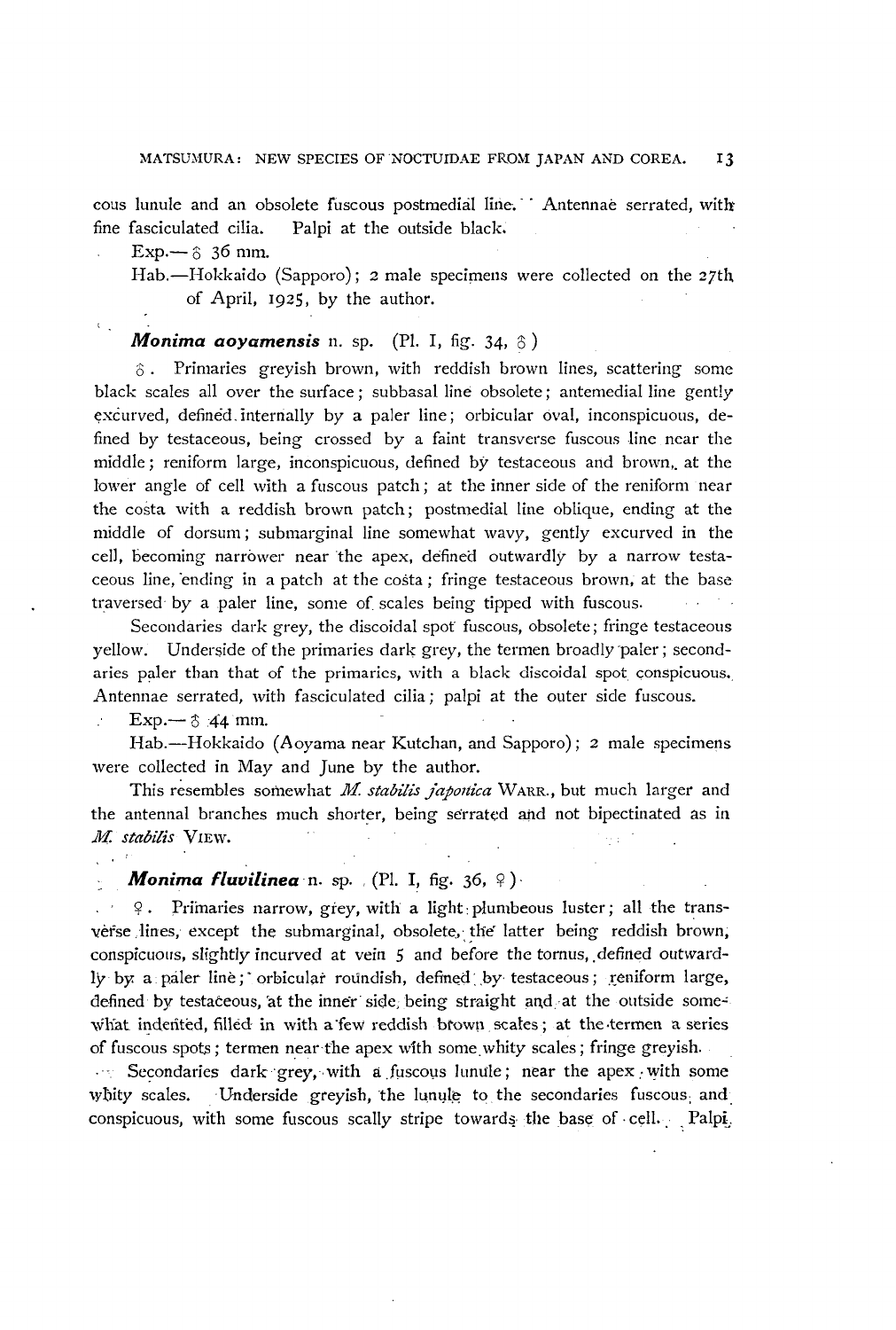testaceous, at the outer side black. Antennae filiform, towards the apex somewhat serrated, with fine fasciculated cilia. Frons pale testaceous, vertex whity, thorax grey, tegulae mixing some fuscous scales. Abdomen yellowish grey, at the. base covered with some large white scales.

 $Exp - 9$  32 mm.

Hab.-Hokkaido; one female specimen was collected on the 26th of May, 1922, at Jozankei near Sapporo by the author.

## *Hyperiodes grandis BTLR. ab. coreana n. ab.*

Closely allied to the typical specimen, but differs from it in the following characters :-

 $\hat{\sigma}$ . Primaries irrorated with a few transverse fuscous strigae; antemedial line broader, strongly excurved at the cell; at the end of cell no fuscous bar; postmedial line more conspicuous, very fine undulated; a terminal series of black points much smaller.

Secondaries reddish brown, in the middle with a broad fuscous band, not reaching to both margins, no terminal series of black points. Underside of each wing with a much broader fuscous band, that of the secondaries being broadly excurved; both wings with a terminal series of very small black points.

Head and thorax bright rufous, not irrorated with fuscous; palpi mingling a few black scales.

 $Exp. \rightarrow \text{\$} 53 \text{ mm}.$ 

Hab.-Corea (Suigen); one male specimen was collected in 1922 by Dr. H. OKAMOTO, its date of capture being not known.

### *Hyperiodes grandis BTLR. ab. ogasawarae* n. ab.

Differs from the typical specimen as follows: $-$ 

 $\hat{c}$ . Primaries yellowish testaceous, with some olivaceous shade; antemedialline very obsolete, not waved conspicuously as in *grandts;* at the end of cell no fuscous bar; postmedial line narrower, more sharply serrated, at the vein <sup>I</sup> being very conspicuous; at the submarginal region above the vein 5 with no fuscous patch as in *grandis*; fringe more brownish than the ground colour, with no pinkish shade.

Secondaries concolorous with the primaries, in the middle with a broad fuscous patch; towards the termen with a faint purplish shade; no trace of terminal points; fringe pale yellowish. Underside paler, with a faint pinkish shade; a fuscous band on the secondaries more deeply excurved.

Head with palpi rufous, thorax somewhat paler, metathorax being yellowish; abdomen concolorous with the secondaries, towards the apex deeper in colour, venter being rufous.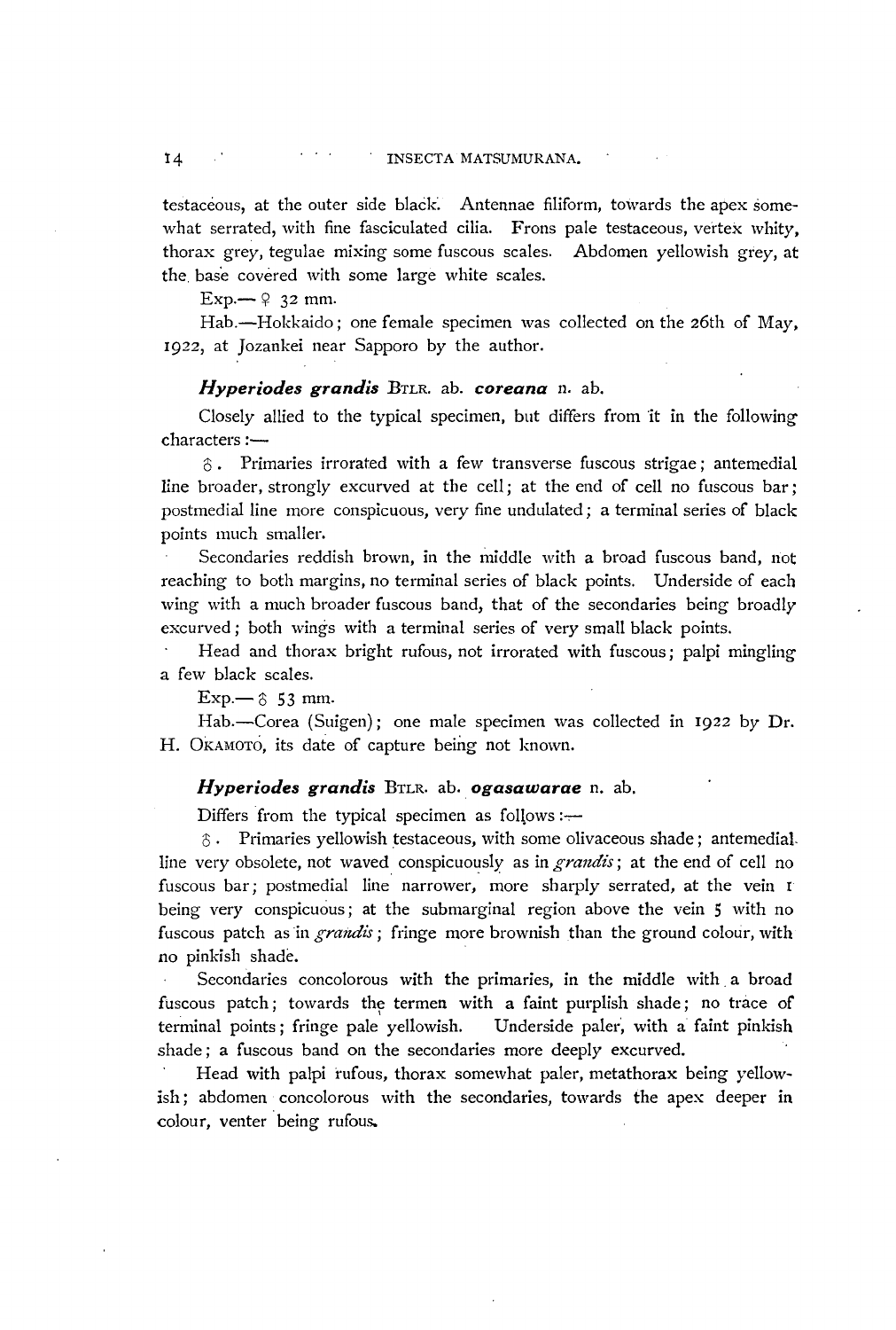Exp.—  $\delta$  38 mm.

Hab.--Honshu (Iwate); one male specimen was collected on the 5th of July, 1907, by TElzO OGASAWARA.

I caught 2 more male specimens at Sapporo. .

## *Hyperiodes grandis BTLR. ab. suffusa n. ab.*

 $\delta$ ,  $\varphi$ . Primaries pale yellowish grey, irrorated with fuscous, in the disk reflecting a rufous colour; antemedial line indistinct, at the discocellulars a whitish testaceous undulated mark, in the male its outside being somewhat infuscated; postmedial line brownish, oblique, scarcely undulated, being nearly straight. Head and thorax pale olivaceous, abdomen except the base rufous.

 $Exp. - 3.948 - 50$  mm.

Hab.-Hokkaido (Sapporo); 3 (2 $\hat{\sigma}$ , 1 $\hat{\phi}$ ) specimens were collected on the I4th of July and 30th of September, f918, by the author.

This resembles more ab. *fulginosa* HAMP., which HAMPSON proposes to be a different species.

*Hyperiodes grandis* BTLR. ab. *hirayamae* n. ab. (Pl. I, fig. 33,  $\varphi$ ) Differs from *H. grandis* BTLR. as follows:-

9. Primaries greyish, with an olivaceous shade, scarcely in'orated with fuscous, at the terminal one third being purplish brown; antemedial line obsolescent, only represented by a short faint line near the middle; postmedial line narrower, highly serrated, nearly straight, not excurving near the costa as in *grandis*; a terminal series of black points inconspicuous.

Secondaries entirely reddish brown, with an obsolete series of fuscous spots near the middle; fringe paler, at the base with an olivaceous shade. Underside paler, primaries with a fuscous postmedial line, but none in the secondaries, being fine mormorated with reddish brown.

Head, thorax and abdomen pale olivaceous yellow, frons, palpi, and the abdomen towards the apex, rufous.

Exp.—  $9$  53 mm.

Hab.-Honshu (Komaba in Tokio); one female specimen was collected by S. HIRAYAMA, its date of capture being not known.

#### *Hyphilare coreana* n. sp. (Pl. I, fig. 32,  $\hat{\circ}$ )

 $\bar{\zeta}$ 

 $\hat{\sigma}$ . Primaries dark grey, with a silky luster; a black stripe below the median vein at the base; a short black stripe in the interspace 1 at the base; at the orbicular region a black streak; the discocellular lunule white, with a large fuscous patch externally; postmedial line oblique, fuscous, broadly incurved at the submedian fold; at the submarginal region a series of black patches,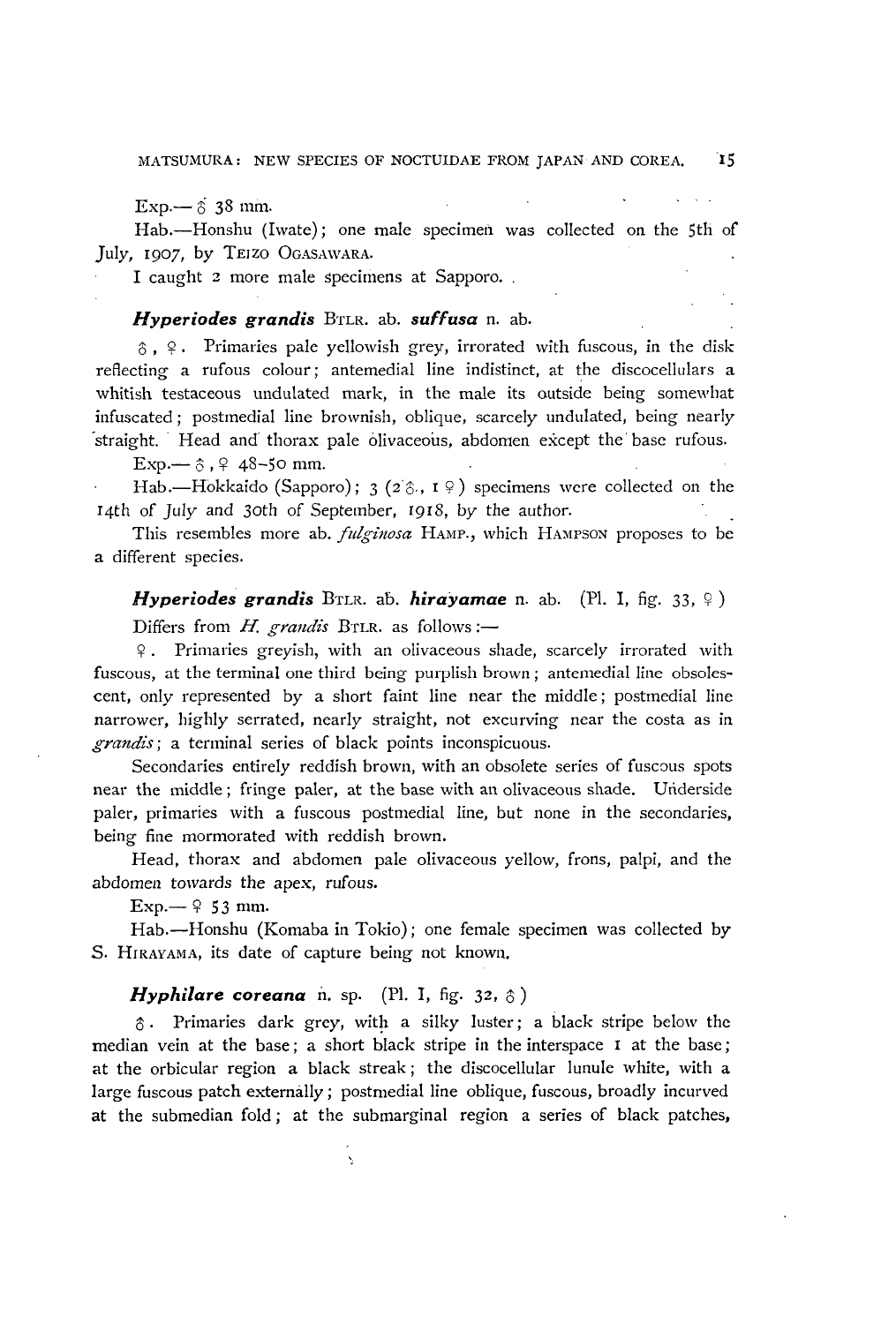$\sim$ 

which in the interspaces 5 and 6 are much larger; the longitudinal veins largely 'whity grey; median vein at the' apex whity; the space between postmedial and submarginal lines paler in colour.

Secondaries dark grey, with a golden shade; fringe testaceous. Underside fuscous, that of the primaries with a paler lunule and a fuscous one in the secondaries, a fuscous postmedial line of the Jatter being obsolete.

Head and tegulae dark brown, with a velvety luster, patagia, metathorax and abdomen dark grey, abdominal tuft at the apex ochraceous. Legs largely fuscous, femur paler.

Exp.- $\circ$  47 mm.

Hab.-Corea (Suigen); one male specimen was collected on the 9th of August, I902, by Y. HASEGAWA.

This comes near H. *obscura* MOOR., in general aspect resembling more *H)' periodes grandis fuliginosa* HAMPS.

€to be continued)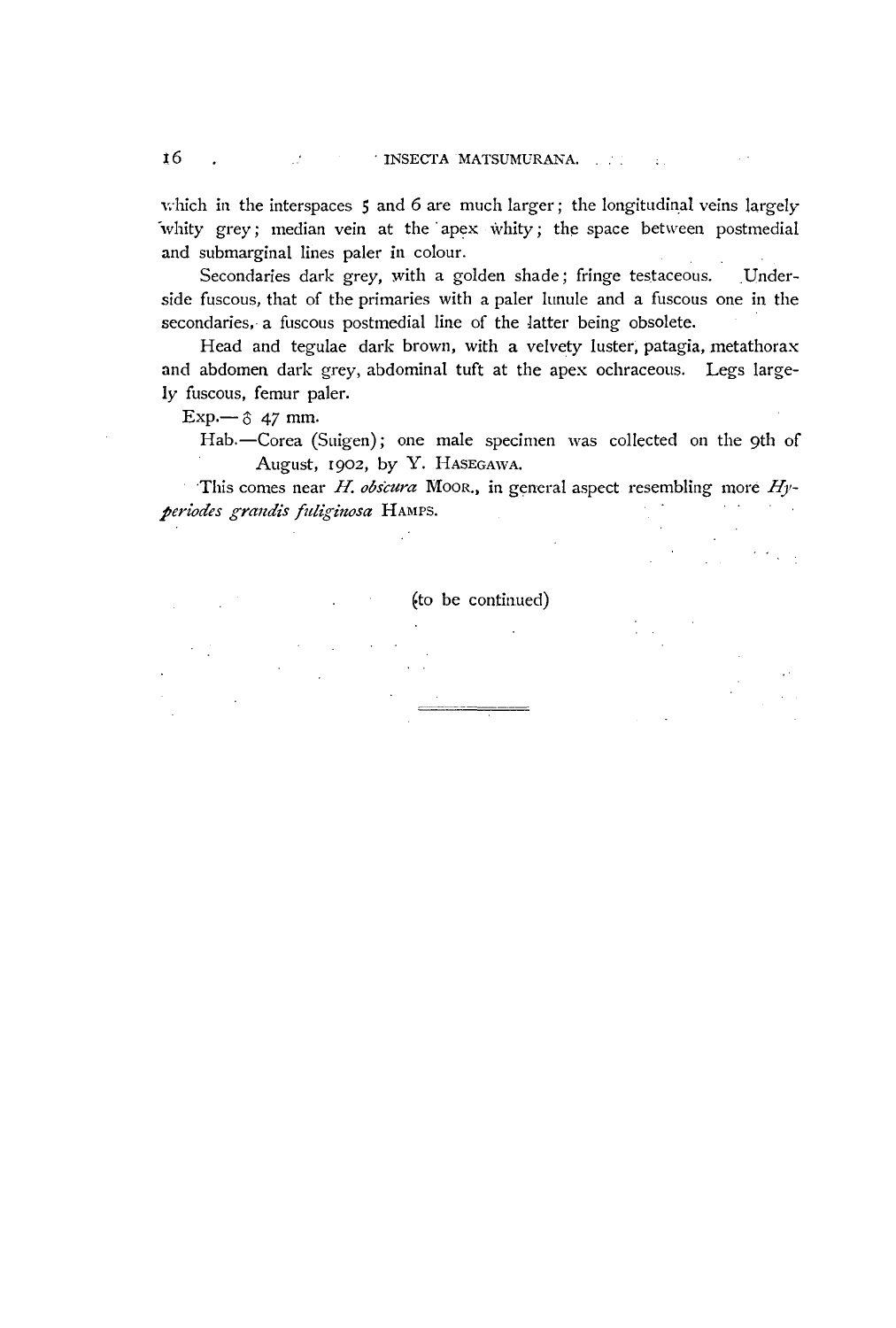## EXPLANATION OF PLATE I.

- I. *Acronycta sapporensis* MATS. (n. sp.)  $\delta$
- **2.** *A. omorii* Mats. (n. sp.)  $\uparrow$
- **3.** *A. subpurpurea* MATS. (n. sp.)  $\hat{S}$
- *4. A. sltigensis* MATS. (n. sp.) 9
- **5.** *A. <i>jozana* MATS. (n. sp.)  $\hat{\sigma}$
- 6. *Atrachea sordida cupreata* MATS. (n. ab.) 9
- 7. *Sidemia hoenei* MATS. (n. sp.) 9
- 8. *Acronycta niveosparsa* MATS. (n. sp.) ?
- *9. Polia aino* MATS. (n. sp.) :)
- 10. Catephia kumamotonis MATS. (n. sp.) ?
- 11. *Anomogyna yatsugadakeana* MATS. (n. sp.)  $\delta$
- 12. *Athaumasta sapporensis* MATS. (n. sp.) 9
- 13. Sugitania (n. g.) *maculifera* MATS. (n. sp.)  $\delta$
- 14. Parastichtis plumbealis MATS. (n. sp.) 6
- 15. *Rhyacia interca* MATS. (n. sp.)  $\delta$
- 16. *R. ishidella* MATS. (n. sp.) 9
- **17.** *Conistra nawae* MATS. (n. sp.)  $\hat{\sigma}$
- 18. *Euxoa ishidae* MATS, (n. sp.) &
- 19. E. ogasazvarensis MATS. (n. sp.) º
- 20. *Calymnia sugitanii* MATS. (n. sp.)  $\hat{o}$
- 21. *Monima jezoensis* Mars. (n. sp.)  $\delta$
- **22.** *M. nigrolinea* Mars. (n. sp.)  $\varphi$
- 23. *M. albolineata* MATS.  $(n.$  sp.)  $\delta$
- 24. *M. angustipennis* MATS. (n. sp.)  $\hat{\sigma}$
- 25. Colocasia sugitanii MATS. (n. sp.) ô
- 26. Euxoa coreana MATS. (n. sp.)  $\delta$
- 27. *Rhyacia takamukui* MATS. (n. sp.) ?
- 28. Hyperiodes grandis hirayamae MATS. (n. ab.) 9
- 29. *Arenostola suzukii* MATS. (n. sp.)  $\delta$
- 30. *Rhynchaglaea kumamotonis* MATS. (n. sp.)  $\delta$
- 31. Polia abikonis MATS. (n. sp.) 9
- **32.** *Hyphilare coreana* MATS. (n. sp.)  $\delta$
- 33. *Dyrzela coreana* Mars. (n. sp.) ?
- 34. *Monima aoyamensis* MATS. (n. sp.) 6
- 35. *Perigrapha sugitanii* MATS. (n. sp.)  $\hat{\sigma}$
- **36.** *Monima fluvilinea* MATS. (n. sp.)  $\varphi$
- 37. Borolia griseola MATS. (n. sp.)  $\hat{\sigma}$
- *38. Parastichtisjezomsis* MATS. (n. sp.) 9
- *39. Borolia subrosea* MATS. (n. sp.) 9
- 40. Neoborolia nohirae MATS. (n. sp.) 9